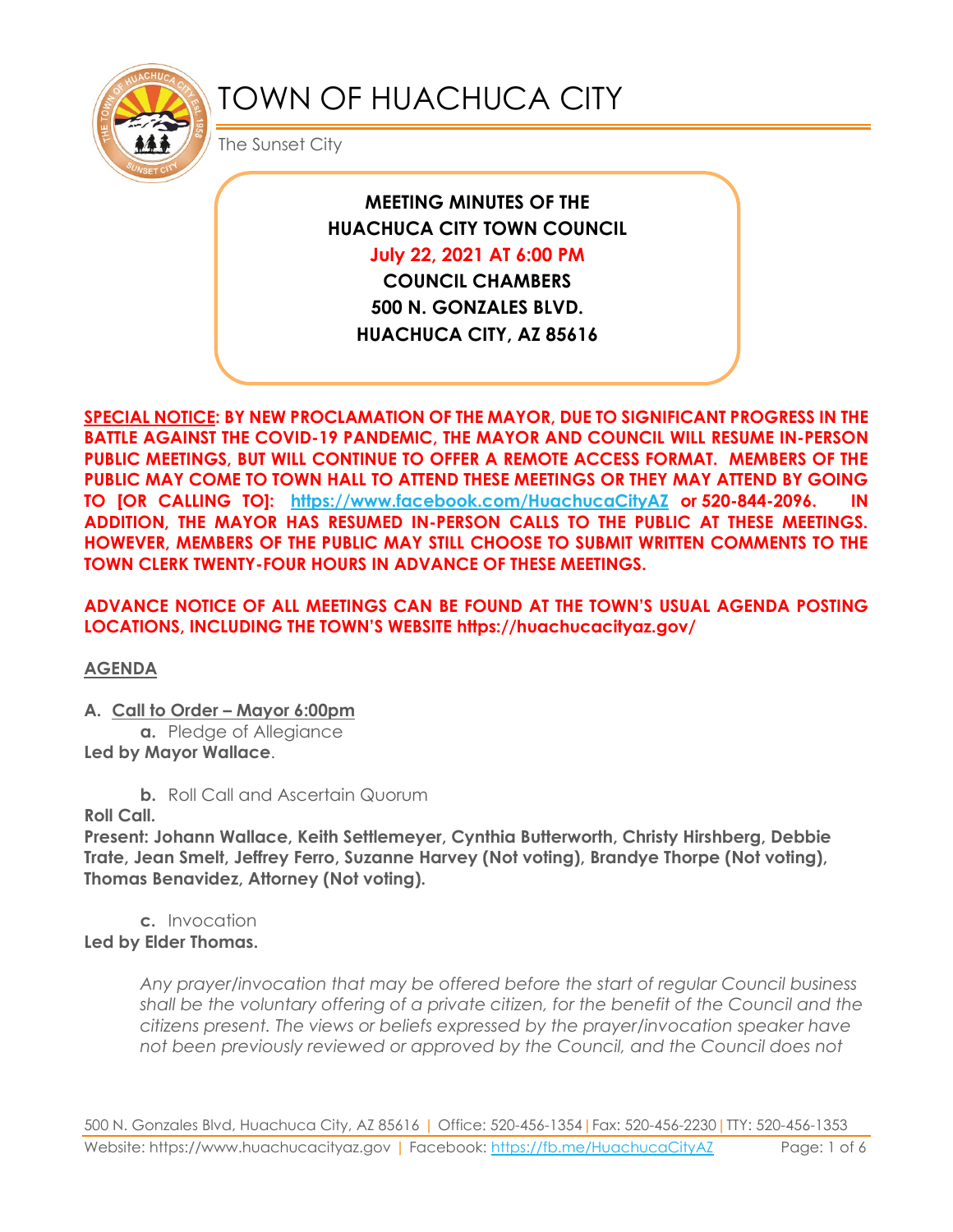*endorse the religious beliefs or views of this, or any other speaker. A list of volunteers is maintained by the Town Clerk's Office and interested persons should contact the Town Clerk's Office for further information.*

## **B. Call to the Public – Mayor**

*A.R.S. 38-431.01 states the Public Body may make an open call to the public during a public meeting, subject to reasonable time, place and manner restrictions, to allow individuals to address the public body on any issue within the jurisdiction of the Public Body. At the conclusion of an open call to the public, individual members of the Public Body may respond to criticism made by those who have addressed the Public Body, may ask staff to review a matter or may ask that a matter be put on a future agenda. However, members of the Public Body shall not discuss or take legal action on matters raised during an open call to the public unless the matters are properly noticed for discussion and legal action.*

# **C***.* **Consent Agenda - Mayor**

*All items listed in the Consent Agenda are considered routine matters and will be enacted by one motion of the Council. There will be no separate discussion of these items unless a Member of the Town Council requests that an item or items be removed for discussion. Council Members may ask questions without removal of the item from the Consent Agenda. Items removed from the Consent Agenda are considered in their normal sequence as listed on the agenda, unless called out of sequence.*

# **C.1 Consider approval of the minutes of the Regular Council meeting held on July 8, 2021.**

## **C.2 Consider approval of the Payment Approval Report.**

**Motion:** Items on the Consent Agenda, **Action:** Open for Discussion and/or Action, **Moved by** Johann Wallace, **Seconded by** Debbie Trate.

Councilmember Ferro will abstain from voting on item C.1 as he was not a member of Council during that meeting.

**Motion:** Items on the Consent Agenda, **Action:** Approve, **Moved by** Johann Wallace, **Seconded by Christy Hirshberg.** 

**Vote:** Motion passed (**summary:** Yes = 6, No = 0, Abstain = 1).

**Yes:** Johann Wallace, Keith Settlemeyer, Cynthia Butterworth, Christy Hirshberg, Debbie Trate, Jean Smelt.

**Abstain:** Jeffrey Ferro.

# **D.** Unfinished Business before the Council – Mayor

*Public comment will be taken at the beginning of each agenda item, after the subject has been announced by the Mayor and explained by staff. Any citizen, who wishes, may speak one time for five minutes on each agenda item before or after Council discussion. Questions*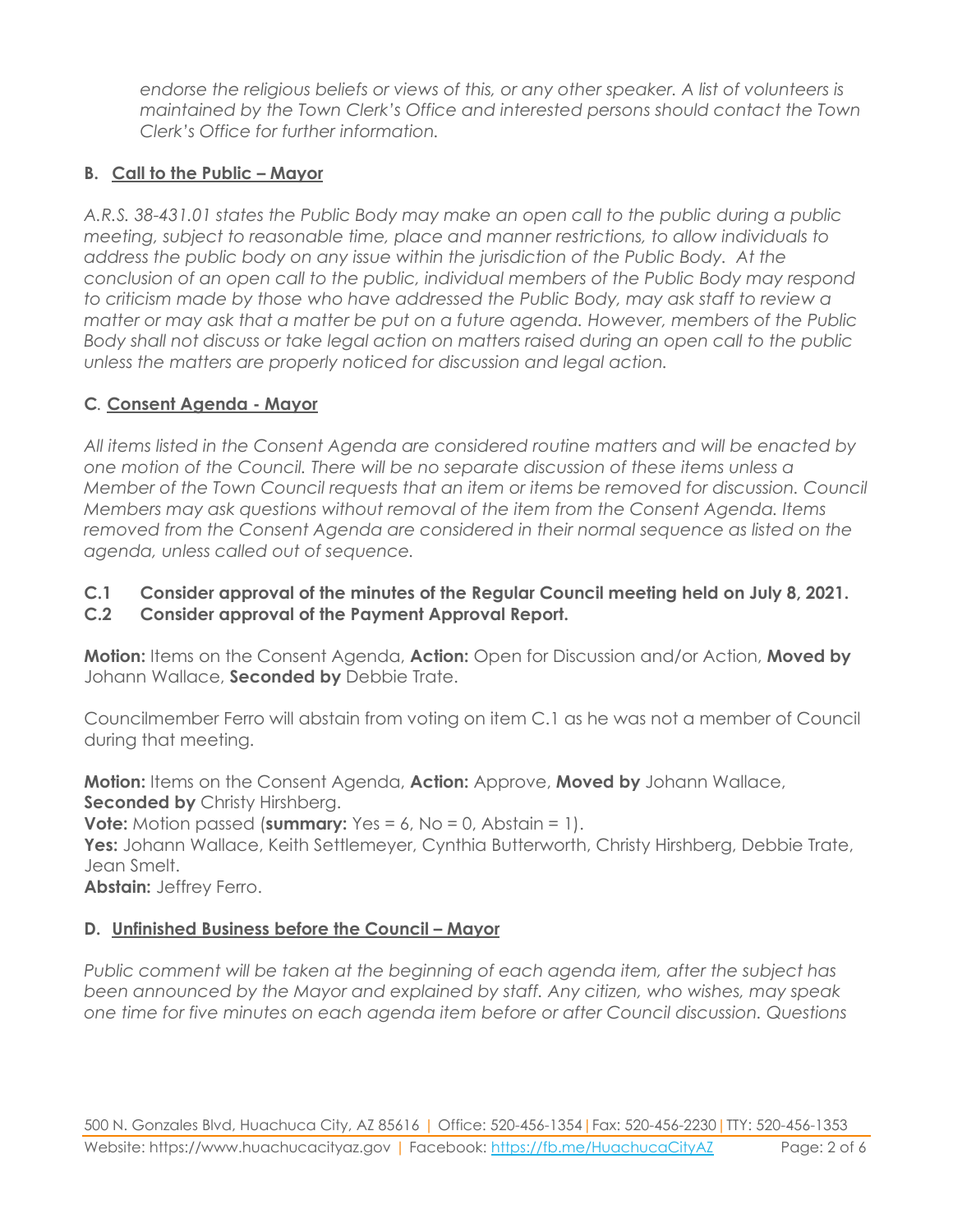*from Council Members, however, may be directed to staff or a member of the public through the Mayor at any time.*

## **E. New Business Before Council - Mayor**

*Public comment will be taken at the beginning of each agenda item, after the subject has been announced by the Mayor and explained by staff. Any citizen, who wishes, may speak one time for five minutes on each agenda item before or after Council discussion. Questions from Council Members, however, may be directed to staff or a member of the public through the Mayor at any time.*

**E.1 Discussion and/or Action [Spencer Forsberg]: Mr. Forsberg will review the Town's finances for the months of May and June.**

**Mayor Wallace moves this to later in the meeting due to Mr. Forsberg being late.**

**Motion: Item E.1, Action: Open for Discussion and/or Action, Moved by Johann Wallace, Seconded by Christy Hirshberg.**

**Spencer Forsberg reviews the months of May and June. Final numbers for the fiscal year show the General Fund in the black \$90,000.00. Enterprise Funds have also performed well throughout the year.**

**E.2 Discussion and/or Action [Jim Halterman]: Approval of repairs to the air conditioning units at the Library.**

**Motion: Item E.2, Action: Open for Discussion and/or Action, Moved by Johann Wallace, Seconded by Christy Hirshberg.**

**Manager Harvey advises Council that Mr. Halterman is recommending the middle bid from Arizona Comfort Systems because they mentioned in the bid a problem that neither of the other two companies found.**

**Dr. Johnson advises this problem they found is a burned circuit board contact.**

**Motion: The estimate for Arizona Comfort Systems for repair of the air conditioning systems, Action: Approve, Moved by Johann Wallace, Seconded by Jean Smelt.**

**Motion passed unanimously.**

**that needs replaced or it could cause further and/or bigger issues.**

**E.3 Discussion and/or Action [Suzanne Harvey]: Resolution 2021-13, adopting a new fee schedule for residential and commercial garbage/trash services. If approved, the schedule will increase fees for garbage/trash services.**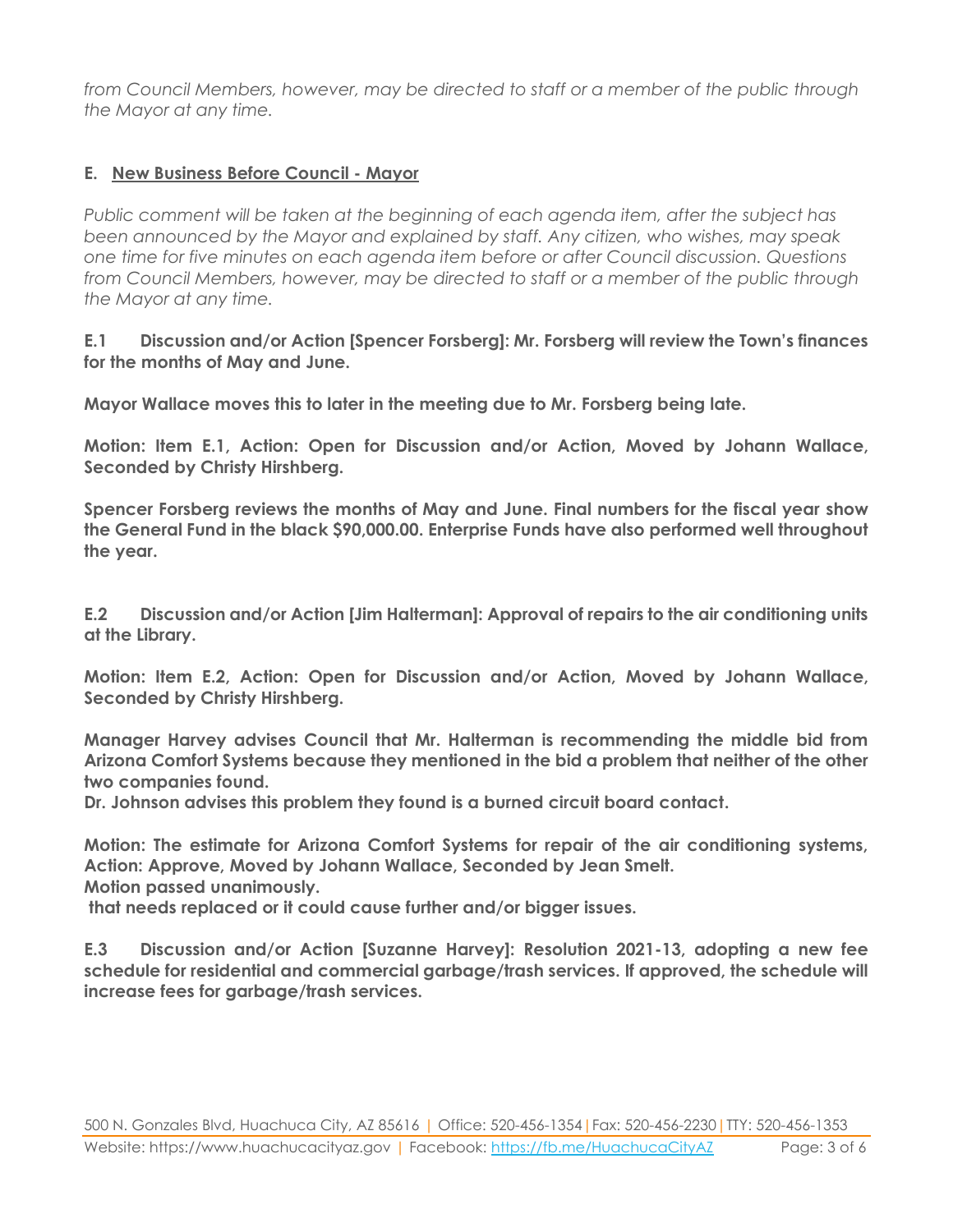**Motion: Item E.3, Action: Open for Discussion and/or Action, Moved by Johann Wallace, Seconded by Christy Hirshberg.**

**Mayor Wallace advises this is a standard annual increase agreed upon in the contract with Waste Management.** 

**Motion: Resolution 2021-13, Action: Approve, Moved by Johann Wallace, Seconded by Christy Hirshberg.**

**Motion passed unanimously.**

**E.4 Discussion and/or Action [Suzanne Harvey]: Acceptance of the bid for the purchase of the animal shelter property in the amount of \$40,000.00, and direction to staff to develop a purchase agreement.**

**Motion: Item E.4, Action: Open for Discussion and/or Action, Moved by Johann Wallace, Seconded by Debbie Trate.**

**Manager Harvey advises that this is the only bid that was received for the property. The bid amount is \$40,000.00. If you accept the bid tonight and direct staff, we will prepare the purchase agreement with the help of Attorney Benavidez. Their intent for the property is unknown at this time. Councilmember Ferro asks about the offer, there are dates on the offer that are already past. Manager Harvey advises that it is believed they had a typographical error.**

**Motion: The bid for the purchase of the animal shelter in the amount of \$40,000.00 and direct staff to develop a purchase agreement, Action: Accept, Moved by Johann Wallace, Seconded by Christy Hirshberg.**

**Motion passed unanimously.**

**E.5 Executive [closed] session [Town Attorney], pursuant to A.R.S. 38-431.03(A)(3), (4) and (7), for the Council to discuss with its attorney a proposal received for the lease and possible purchase of the Town's property located at 830 Arizona Street. The Council might take action to instruct the attorney and or authorize publishing a request for proposals for purchase of the property.** 

**Motion: Item E.5, Action: Open for Discussion and/or Action, Moved by Johann Wallace, Seconded by Christy Hirshberg.**

**Motion: 6:15pm Allow Dr. Johnson to stay for the closed session, Action: Enter Closed Session, Moved by Johann Wallace, Seconded by Christy Hirshberg. Motion passed unanimously.**

**Motion:6:39pm , Action: Enter Back into Public Session, Moved by Johann Wallace, Seconded by Christy Hirshberg. Motion passed unanimously.**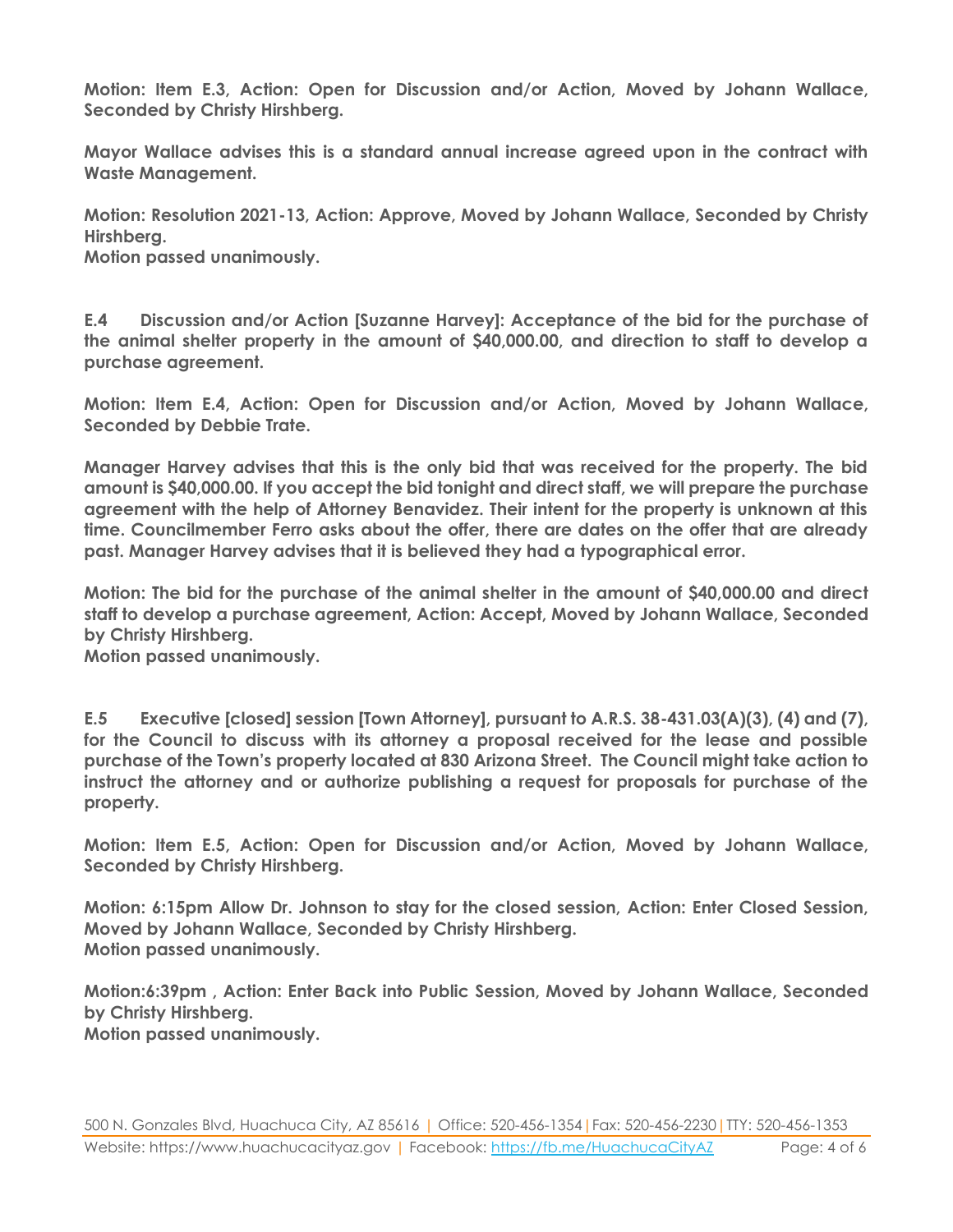**Motion: Pursue further negotiations with respect to the LOI we received for the asset located at 830 Arizona St. and to issue an RFP , Action: Direct Staff, Moved by Johann Wallace, Seconded by Christy Hirshberg.**

**Motion passed unanimously.**

**Mayor Wallace goes back to item E.1 now that Mr. Forsberg is here.**

**E.6 Discussion and/or Action [Suzanne Harvey]: Approval to join the Sierra Vista Chamber of Commerce and the Hispanic Chamber of Commerce.**

**Motion: Item E.6, Action: Open for Discussion and/or Action, Moved by Johann Wallace, Seconded by Christy Hirshberg.**

**Manager Harvey advises that there are many benefits to joining both of these Chambers, and the events make us more visible. The cost for the Sierra Vista Chamber is \$350.00 for the first year and \$380.00 thereafter. The cost for the Hispanic Chamber is \$750.00 for a tri-county membership. It is a great opportunity for the Town.**

**Motion: Joining of the Sierra Vista Chamber of Commerce and the Hispanic Chamber of Commerce, Action: Approve, Moved by Johann Wallace, Seconded by Christy Hirshberg. Motion passed unanimously.**

**E.7 Discussion Only [Suzanne Harvey]: After Action Review of the Town's 4th of July events; and possible discussion concerning the Council's interest in having staff review the extent of the Town's authority to regulate fireworks.** 

**Motion: Item E.7, Action: Open for Discussion and/or Action, Moved by Johann Wallace, Seconded by Debbie Trate.**

**Manager Harvey provides some photos and does a recap of the events. Favorites of the event were discussed. Councilmember Ferro suggests looking into noiseless fireworks. There is discussion regarding State law and the use of permissible fireworks in Town. We can not be more restrictive than the State allows, however we can provide more education to residents about what is permissible and what is not. We can also provide more information about when these are allowed.** 

**F. Department Director Reports**

**Department Director reports: Dr. Jim Johnson-MOW Matthew Doty-Staffing needs are being met now. Chief Thies-National Night Out on July 30th**

- **G. Items to be placed on future agendas**
- **H. Reports of Current Events by Council**

Councilmember Smelt-CABLE meeting was at SVPD auditorium. Border Patrol gave a presentation.

Councilmember Trate-Chamber mixer upcoming